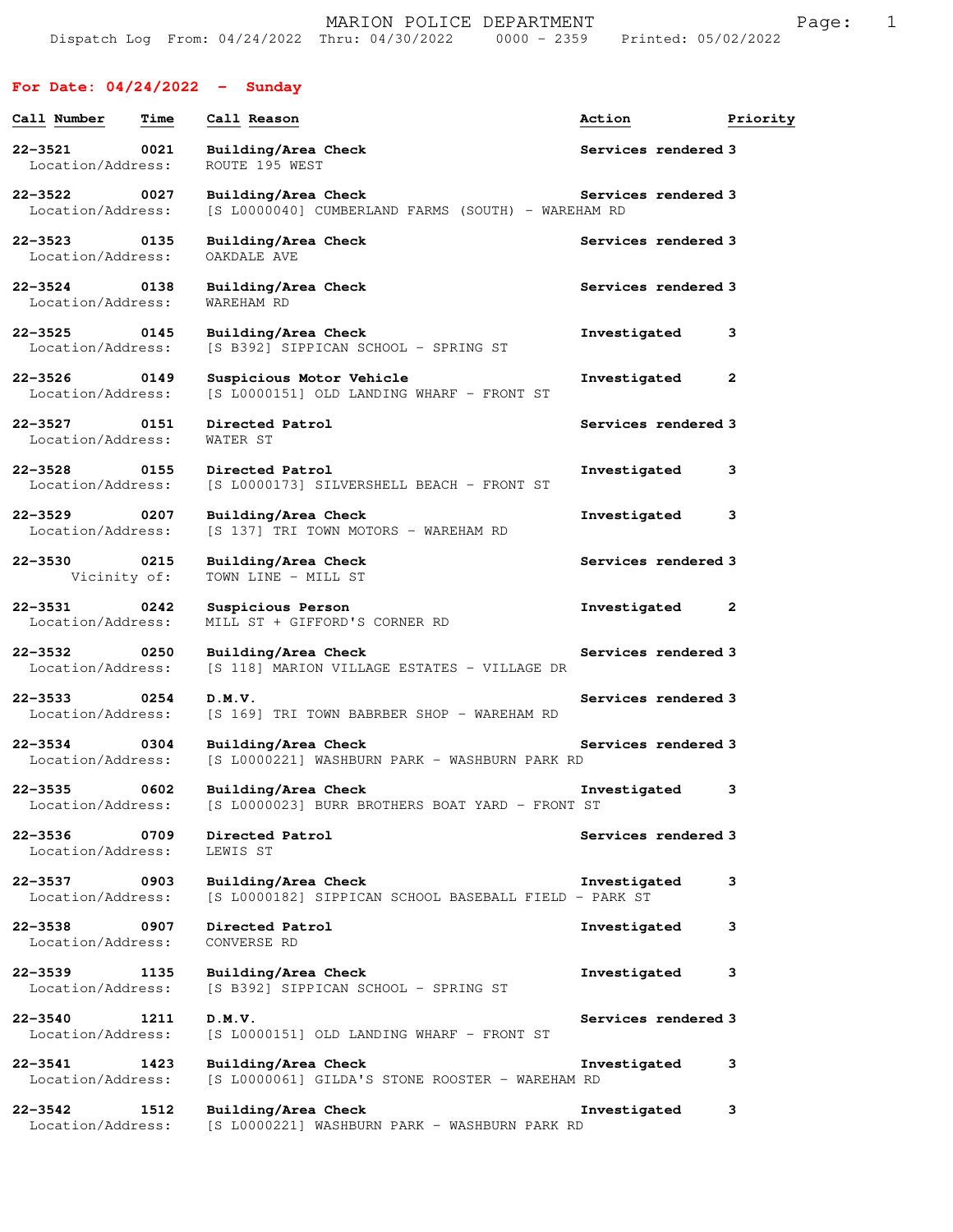| 22-3543<br>1513<br>Location/Address:                    | Building/Area Check<br>[S L0000054] TOWN OF MARION EVERGREEN CEMETERY - MILL ST    | Investigated<br>3   |
|---------------------------------------------------------|------------------------------------------------------------------------------------|---------------------|
| $22 - 3544$<br>1517<br>Location/Address:                | Directed Patrol<br>CONVERSE RD                                                     | 3<br>Investigated   |
| 22-3545<br>1658<br>Location/Address:                    | Directed Patrol<br>COUNTY RD                                                       | Services rendered 3 |
| $22 - 3546$<br>1705<br>Location/Address:                | Directed Patrol<br>FRONT ST                                                        | Services rendered 3 |
| $22 - 3547$<br>1800<br>Location/Address:                | Motor Vehicle Stop<br>[S 97] BURR BROTHERS SALES - WAREHAM RD                      | Report assigned 2   |
| $22 - 3548$<br>$\frac{1825}{2000}$<br>Location/Address: | General Service<br>[S 21] SANTOROS PIZZA AND MORE - WAREHAM RD                     | Services rendered 3 |
| 22-3549<br>2236<br>Location/Address:                    | Building/Area Check<br>ROUTE 195 WEST                                              | Services rendered 3 |
| $22 - 3550$<br>2243<br>Location/Address:                | Building/Area Check<br>[S 118] MARION VILLAGE ESTATES - VILLAGE DR                 | Services rendered 3 |
| $22 - 3551$<br>2300<br>Location/Address:                | Building/Area Check<br>TOWN LINE - MILL ST                                         | Services rendered 3 |
| $22 - 3552$<br>2315<br>Location/Address:                | Building/Area Check<br>[S L0000054] TOWN OF MARION EVERGREEN CEMETERY - MILL ST    | Services rendered 3 |
| $22 - 3553$<br>2318<br>Location/Address:                | Building/Area Check<br>[S L0000173] SILVERSHELL BEACH - FRONT ST                   | Services rendered 3 |
|                                                         |                                                                                    |                     |
| For Date: $04/25/2022 -$ Monday                         |                                                                                    |                     |
| $22 - 3554$<br>0316<br>Location/Address:                | Building/Area Check<br>[S L0000074] HILLER DODGE - MILL ST                         | Investigated<br>3   |
| 22-3555 0320<br>Location/Address:                       | Building/Area Check<br>VILLAGE DR                                                  | Investigated<br>3   |
| $22 - 3556$<br>0327                                     | Building/Area Check<br>Location/Address: [S L0000173] SILVERSHELL BEACH - FRONT ST | Services rendered 3 |
| 22-3557<br>0331<br>Location/Address:                    | Building/Area Check<br>[S 137] TRI TOWN MOTORS - WAREHAM RD                        | Investigated<br>3   |
| $22 - 3558$<br>0337<br>Location/Address:                | Building/Area Check<br>MOORINGS RD                                                 | Services rendered 3 |
| 22-3559<br>0341<br>Location/Address:                    | Building/Area Check<br>[S L0000054] TOWN OF MARION EVERGREEN CEMETERY - MILL ST    | Services rendered 3 |
| $22 - 3560$<br>0341<br>Location/Address:                | Directed Patrol<br>[S L0000221] WASHBURN PARK - WASHBURN PARK RD                   | Investigated<br>3   |
| 22-3561<br>0349<br>Location/Address:                    | Building/Area Check<br>CREEK RD                                                    | Services rendered 3 |
| $22 - 3562$<br>0403<br>Location/Address:                | Building/Area Check<br>[S L0000155] PLANTING ISLAND CAUSEWAY - PLANTING ISLAND RD  | Services rendered 3 |
| 22-3563<br>0421<br>Location/Address:                    | Building/Area Check<br>[S L0000218] TOWN OF MARION COMMUNITY CENTER - MILL ST      | Investigated<br>3   |

Dispatch Log From: 04/24/2022 Thru: 04/30/2022 0000 - 2359 Printed: 05/02/2022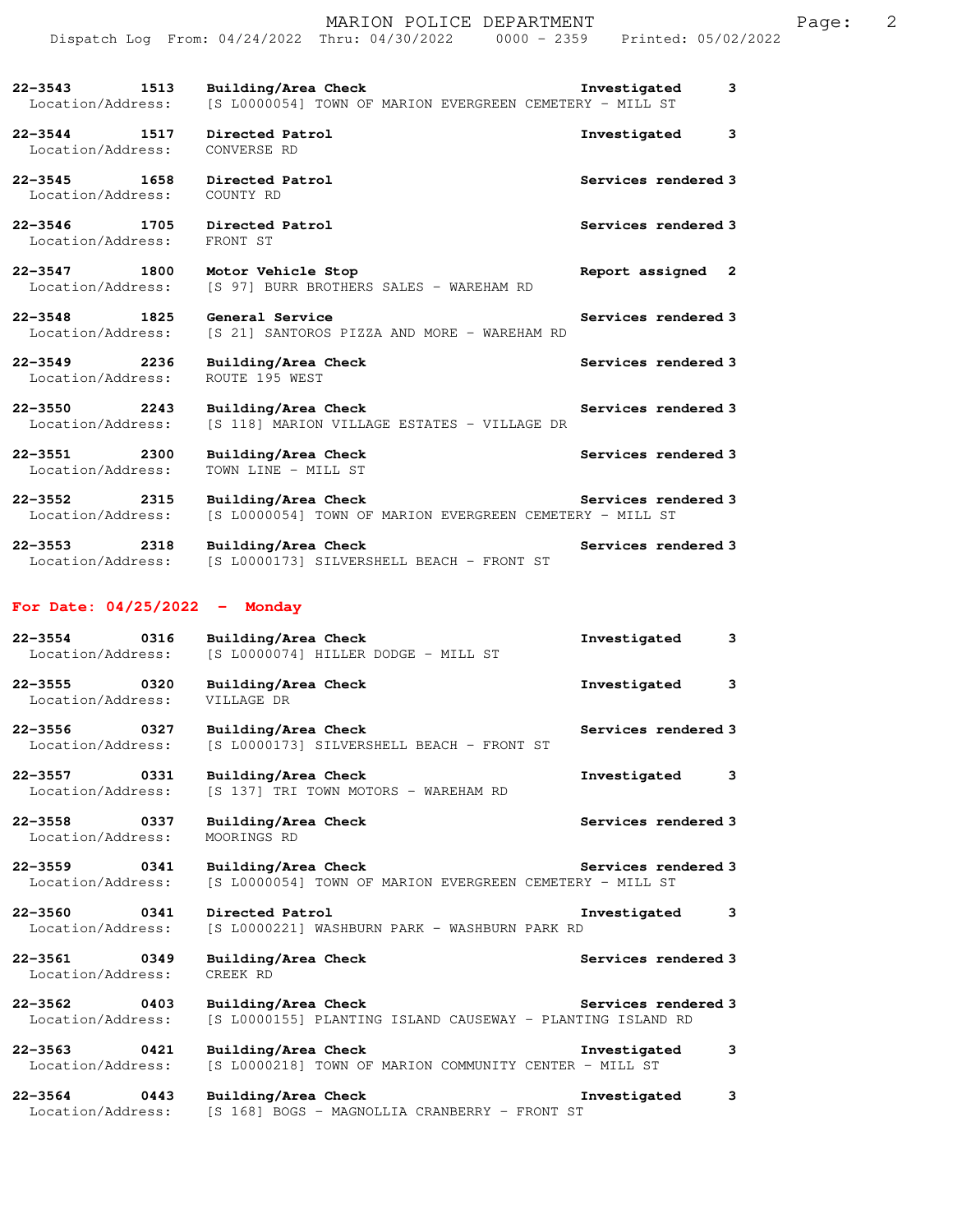|                                   |           | MARION POLICE DEPARTMENT<br>Dispatch Log From: 04/24/2022 Thru: 04/30/2022 0000 - 2359 Printed: 05/02/2022 |                                | Page:        | 3 |
|-----------------------------------|-----------|------------------------------------------------------------------------------------------------------------|--------------------------------|--------------|---|
| 22-3573 0900<br>Location:         |           | Waterways Asst Other Agency<br>[S L0000019] BIRD ISLAND                                                    | Services rendered 3            |              |   |
| 22-3565 0937<br>Location/Address: |           | Follow Up Investigation<br>[S B293] MARCONI VILLAGE - MILL ST                                              | Services rendered 3            |              |   |
| 22-3566 0958<br>Location/Address: |           | General Service<br>[S B271] TOWN OF MARION POLICE DEPARTMENT - MILL ST                                     | 3<br>Investigated              |              |   |
| 22-3567 1015<br>Location/Address: |           | Found Property<br>FRONT ST + WAREHAM RD                                                                    | Services rendered 3            |              |   |
| 22–3568 1157<br>Location/Address: |           | Assist/Other Police Department<br>PINE HILL LN                                                             | Services rendered 2            |              |   |
| 22-3569 1201<br>Location/Address: |           | Civil Complaint<br>WEST AVE                                                                                | Investigated<br>3              |              |   |
| 22-3570 1253<br>Location/Address: |           | General Service<br>[S L0000184] ATLANTIC BISTRO - SPRING ST                                                | 3<br>Investigated              |              |   |
| 22-3571 1310<br>Location/Address: |           | 911 Call - Accidental<br>WAREHAM RD                                                                        | $\overline{2}$<br>Investigated |              |   |
| $22 - 3572$                       | 1406      | Waterways Vessel Accident                                                                                  | No service necessary           | $\mathbf{2}$ |   |
|                                   | Location: | MOORING 762                                                                                                |                                |              |   |
| $22 - 3574$<br>Location/Address:  | 1526      | Follow Up Investigation<br>[S B271] TOWN OF MARION POLICE DEPARTMENT - MILL ST                             | Services rendered 3            |              |   |
| 22–3575 1549                      |           | Motor Vehicle Stop                                                                                         | Written warning issued         | $\mathbf{2}$ |   |
| Location/Address:                 |           | COTTAGE ST                                                                                                 |                                |              |   |
| 22-3576                           | 1736      | Burglar Alarm                                                                                              | Accidental/defective alarm 2   |              |   |
| Location/Address:                 |           | SPRING ST                                                                                                  |                                |              |   |
| 22–3577 1754<br>Location/Address: |           | Building/Area Check<br>ABELS WAY                                                                           | Services rendered 3            |              |   |
| $22 - 3579$<br>Location/Address:  | 1923      | Health/Welfare<br>[S B271] TOWN OF MARION POLICE DEPARTMENT - MILL ST                                      | Services rendered 3            |              |   |
| 22-3580<br>Location:              | 1948      | Waterways Complaint<br>[S L0000019] BIRD ISLAND                                                            | Services rendered 2            |              |   |
| 22-3581<br>Location/Address:      | 2009      | Follow Up Investigation<br>VILLAGE DR                                                                      | Services rendered 3            |              |   |
| 22-3582<br>Location/Address:      | 2330      | Building/Area Check<br>[S L0000040] CUMBERLAND FARMS (SOUTH) - WAREHAM RD                                  | Services rendered 3            |              |   |
| For Date: $04/26/2022 - Tuesday$  |           |                                                                                                            |                                |              |   |
| $22 - 3583$<br>Location/Address:  | 0037      | Building/Area Check<br>[S 36] EAST OVER RESERVATION - COUNTY RD                                            | Services rendered 3            |              |   |
| $22 - 3584$<br>Location/Address:  | 0049      | Building/Area Check<br>[S L0000082] ISLAND WHARF MARINE - ISLAND WHARF RD                                  | Services rendered 3            |              |   |
| $22 - 3585$<br>Location/Address:  | 0053      | Building/Area Check<br>[S L0000173] SILVERSHELL BEACH - FRONT ST                                           | Services rendered 3            |              |   |
| 22-3586<br>Location/Address:      | 0057      | Building/Area Check<br>MOORINGS RD                                                                         | Services rendered 3            |              |   |

**22-3587 0109 Directed Patrol Services rendered 3**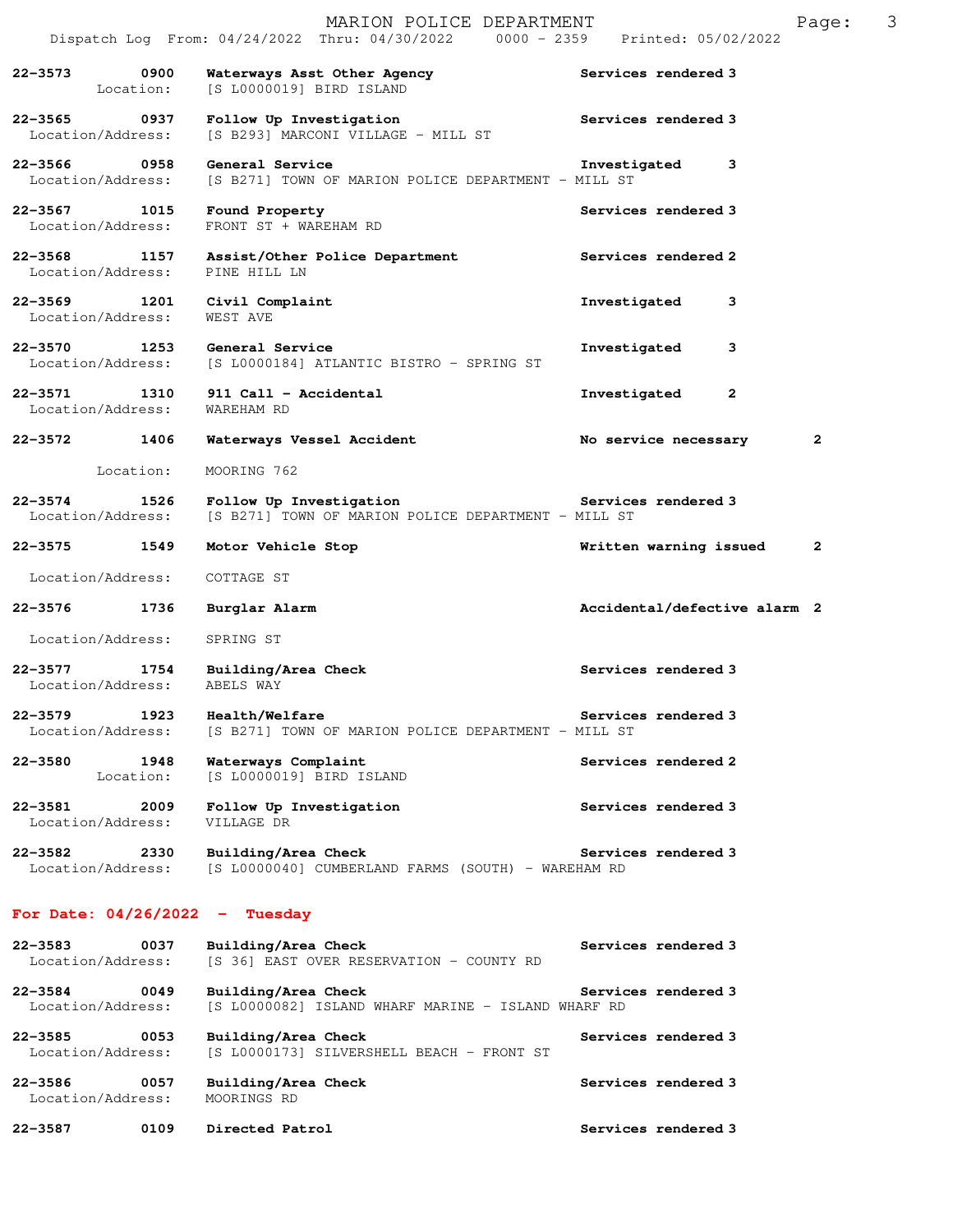|                                   |                   | MARION POLICE DEPARTMENT<br>Dispatch Log From: 04/24/2022 Thru: 04/30/2022 0000 - 2359 Printed: 05/02/2022 |                              | 4<br>Page: |
|-----------------------------------|-------------------|------------------------------------------------------------------------------------------------------------|------------------------------|------------|
| Location/Address:                 |                   | DELANO RD                                                                                                  |                              |            |
| $22 - 3588$<br>Location/Address:  | 0122              | Building/Area Check<br>[S L0000088] KITTANSETT CLUB - POINT RD                                             | Services rendered 3          |            |
| $22 - 3589$<br>Location/Address:  | 0311              | Suspicious Activity<br>[S L0000010] BARDEN'S BOAT YARD - ISLAND WHARF RD                                   | Investigated<br>2            |            |
| $22 - 3590$                       | 0431<br>Location: | Assist - Municipal Agency<br>BLACKMOORE POND RD                                                            | Services rendered 3          |            |
| 22-3591                           | 1024              | Motor Vehicle Stop                                                                                         | Written warning issued       | 2          |
| Location/Address:                 |                   | ROCHESTER TOWN LINE - FRONT ST                                                                             |                              |            |
| 22-3592<br>Location/Address:      | 1034              | Gunshots Reported<br>STONE ESTATE AREA - CROSS NECK RD                                                     | $\mathbf{2}$<br>Investigated |            |
| 22-3593 1046<br>Location/Address: |                   | Fire - Alarm<br>INDIAN COVE RD                                                                             | Services rendered 1          |            |
| Location/Address:                 |                   | $22-3594$ 1231 9-1-1 Call - Abandoned<br>SOUTH ST                                                          | Investigated<br>2            |            |
| $22 - 3595$<br>Location/Address:  | 1337              | Fire - CO Alarm<br>REGISTER RD                                                                             | Investigated<br>1            |            |
| 22–3596 1344                      |                   | EMS - Medical                                                                                              | Removed to hospital          | 1          |
| Location/Address:                 |                   | VILLAGE DR                                                                                                 |                              |            |
| $22 - 3597$<br>Location/Address:  | 1407              | General Service<br>[S B271] TOWN OF MARION POLICE DEPARTMENT - MILL ST                                     | Services rendered 3          |            |
| 22-3598                           | 1500              | Waterways Complaint                                                                                        | No service necessary         | 2          |
| Location/Address:                 |                   | [S L0000123] TOWN OF MARION HARBORMASTER'S OFFICE - ISLAND WHARF RD                                        |                              |            |
| 22-3599<br>Location/Address:      | 1606              | Disturbance/Family<br>PARKWAY LN                                                                           | Report assigned 1            |            |
| 22-3600<br>Location/Address:      | 1741              | EMS - Medical<br>BAYVIEW RD                                                                                | Services rendered 1          |            |
| $22 - 3601$<br>Location/Address:  | 1829              | Transport<br>PARKWAY LN                                                                                    | Services rendered 3          |            |
| 22-3602                           | 1836              | Paper Service                                                                                              | Message/summons delivered    | 3          |
| Location/Address:                 |                   | [S B271] TOWN OF MARION POLICE DEPARTMENT - MILL ST                                                        |                              |            |
| $22 - 3603$<br>Location/Address:  | 2044              | Health/Welfare<br>FRONT ST                                                                                 | Investigated<br>з            |            |
|                                   |                   | For Date: $04/27/2022 -$ Wednesday                                                                         |                              |            |
| $22 - 3604$<br>Location/Address:  | 0205              | Building/Area Check<br>[S L0000173] SILVERSHELL BEACH - FRONT ST                                           | Services rendered 3          |            |

**22-3605 0208 Building/Area Check Services rendered 3**  Location/Address: [S L0000082] ISLAND WHARF MARINE - ISLAND WHARF RD

**22-3606 0214 Building/Area Check Services rendered 3**  Location/Address: [S L0000172] BREW-FISH - SPRING ST **22-3607 0215 Building/Area Check Services rendered 3** 

 Location/Address: [S L0000074] HILLER DODGE - MILL ST **22-3608 0218 Building/Area Check Services rendered 3**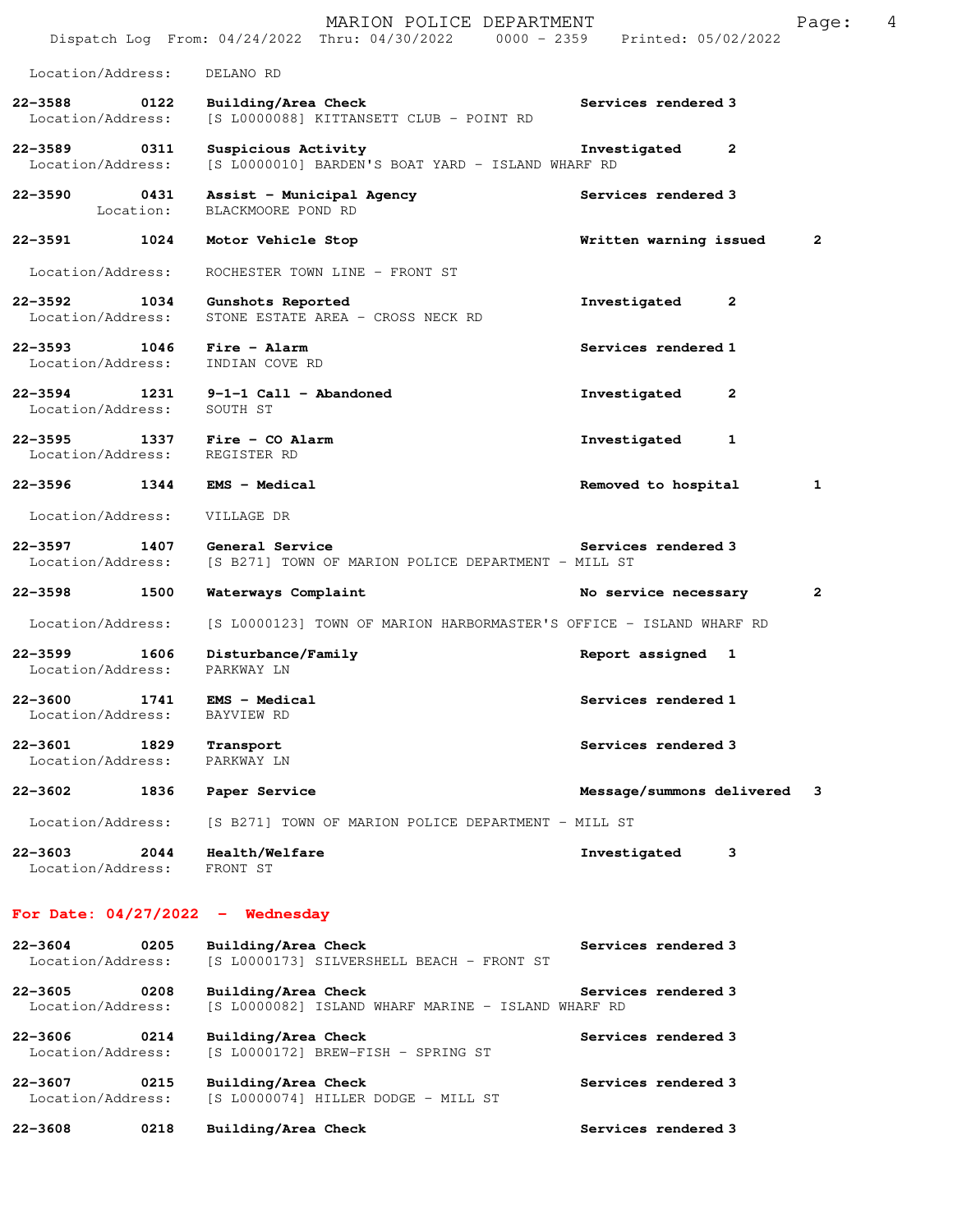|                                                         | MARION POLICE DEPARTMENT<br>Dispatch Log From: 04/24/2022 Thru: 04/30/2022 0000 - 2359 Printed: 05/02/2022 | Page: 5                      |  |
|---------------------------------------------------------|------------------------------------------------------------------------------------------------------------|------------------------------|--|
| Location/Address:                                       | [S 36] EAST OVER RESERVATION - COUNTY RD                                                                   |                              |  |
| 22-3609 0219<br>Location/Address:                       | Building/Area Check<br>[S L0000061] GILDA'S STONE ROOSTER - WAREHAM RD                                     | Services rendered 3          |  |
| 22-3610 0233<br>Location/Address:                       | Building/Area Check<br>MOORINGS RD                                                                         | Services rendered 3          |  |
| 22-3611 0241<br>Location/Address:                       | Building/Area Check<br>[S L0000088] KITTANSETT CLUB - POINT RD                                             | Services rendered 3          |  |
| 22-3612 0949<br>Location/Address:                       | ACO - Inspection<br>FRONT ST                                                                               | Investigated<br>3            |  |
| 22-3613 1244 Fire - Alarm<br>Location/Address: POINT RD |                                                                                                            | Investigated<br>1            |  |
| Location/Address:                                       | 22-3614 1315 Order Of Protection<br>[S1] HILL SIDE HOTEL - MARION RD                                       | Investigated<br>3            |  |
| 22-3615 1531<br>Location/Address:                       | Officer Wanted<br>[S B392] SIPPICAN SCHOOL - SPRING ST                                                     | Report assigned 2            |  |
| 22-3616 1845<br>Location/Address:                       | Building/Area Check<br>[S L0000155] PLANTING ISLAND CAUSEWAY - PLANTING ISLAND RD                          | Services rendered 3          |  |
| 22-3617 1850<br>Location/Address:                       | Building/Area Check<br>DEXTER BEACH - DEXTER RD                                                            | Services rendered 3          |  |
| Location/Address: SPRING ST                             | 22-3618 2222 Suspicious Motor Vehicle                                                                      | Investigated<br>$\mathbf{2}$ |  |
| For Date: $04/28/2022 - Thursday$                       |                                                                                                            |                              |  |
| 22-3619 0102 EMS - Medical                              |                                                                                                            | Removed to hospital<br>1     |  |
| $\tau$ $(1, 1)$ $\tau$ $(2, 1)$                         |                                                                                                            |                              |  |

| Location/Address:                 | DELANO RD                                                                                               |                                     |
|-----------------------------------|---------------------------------------------------------------------------------------------------------|-------------------------------------|
| 22-3620 0121<br>Location/Address: | Building/Area Check<br>VILLAGE DR                                                                       | 3<br>Investigated                   |
| 22-3621 0128<br>Location/Address: | Building/Area Check<br>[S L0000151] OLD LANDING WHARF - FRONT ST                                        | Services rendered 3                 |
| 22-3622 0132<br>Location/Address: | Building/Area Check<br>[S L0000010] BARDEN'S BOAT YARD - ISLAND WHARF RD                                | Investigated<br>3                   |
| 22-3623 0312<br>Location/Address: | Building/Area Check<br>[S L0000173] SILVERSHELL BEACH - FRONT ST                                        | Services rendered 3                 |
| 22-3624 0317<br>Location/Address: | Building/Area Check<br>[S 137] TRI TOWN MOTORS - WAREHAM RD                                             | Investigated<br>3                   |
|                                   |                                                                                                         |                                     |
| 0320<br>$22 - 3625$               | EMS - Medical                                                                                           | $\mathbf{1}$<br>Removed to hospital |
| Location/Address:                 | [S B512] LITTLE NECK VILLAGE - WAREHAM RD                                                               |                                     |
| 22-3626 0323<br>Location/Address: | Building/Area Check and Services rendered 3<br>[S L0000054] TOWN OF MARION EVERGREEN CEMETERY - MILL ST |                                     |
| 22-3627 0330<br>Location/Address: | Building/Area Check<br>[S L0000011] THE CAZ - BARROS DR                                                 | Services rendered 3                 |
| 22-3628 0334<br>Location/Address: | Building/Area Check<br>[S L0000001] A & J BOAT CORP. - POINT RD                                         | Services rendered 3                 |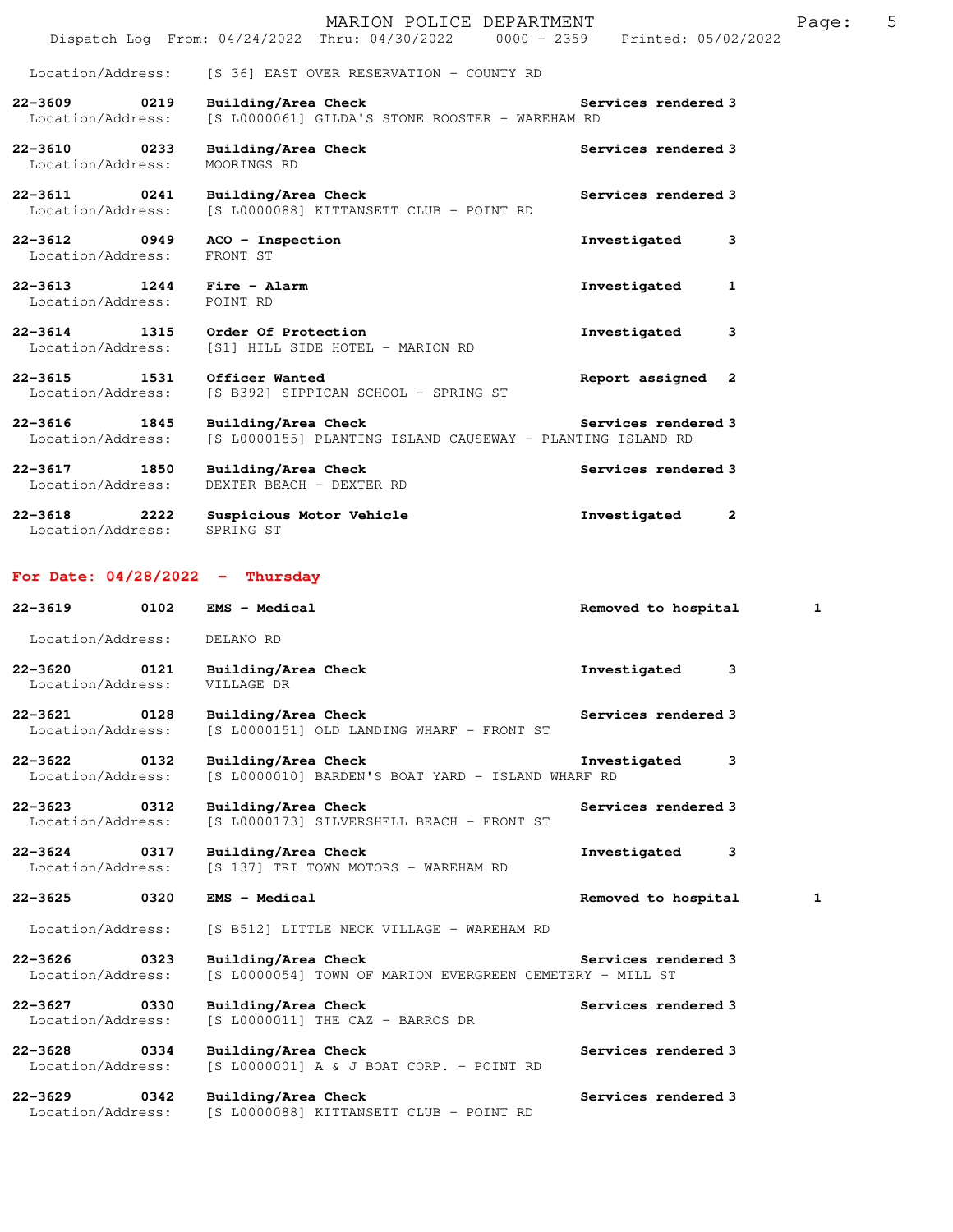|                                   |             | MARION POLICE DEPARTMENT<br>Dispatch Log From: 04/24/2022 Thru: 04/30/2022 0000 - 2359 Printed: 05/02/2022 |                              | Page: | 6 |
|-----------------------------------|-------------|------------------------------------------------------------------------------------------------------------|------------------------------|-------|---|
| 22-3630<br>Location/Address:      | 0346        | Building/Area Check<br>[S L0000155] PLANTING ISLAND CAUSEWAY - PLANTING ISLAND RD                          | Services rendered 3          |       |   |
| 22-3631 0411<br>Location/Address: |             | Directed Patrol<br>POINT RD                                                                                | Services rendered 3          |       |   |
| 22-3632 0414<br>Location/Address: |             | Directed Patrol<br>COUNTY RD                                                                               | Services rendered 3          |       |   |
| 22-3633 0432<br>Location/Address: |             | Building/Area Check<br>$[S L0000074]$ HILLER DODGE - MILL ST                                               | Investigated<br>3            |       |   |
| 22-3634<br>Location/Address:      | $\sim$ 0438 | Building/Area Check<br>[S L0000114] TOWN OF MARION DEPARTMENT OF PUBLIC WORKS - MILL ST                    | Investigated<br>3            |       |   |
| 22-3635 0733<br>Location/Address: |             | General Service<br>[S B392] SIPPICAN SCHOOL - SPRING ST                                                    | Services rendered 3          |       |   |
| $22 - 3636$<br>Location/Address:  | $\sim$ 0749 | Civil Complaint<br>[S B271] TOWN OF MARION POLICE DEPARTMENT - MILL ST                                     | Report assigned 3            |       |   |
| 22-3637 0846<br>Location/Address: |             | Health/Welfare<br>FIELD STONE LN                                                                           | Unfounded<br>3               |       |   |
| 22-3638 0858<br>Location/Address: |             | General Service<br>[S B271] TOWN OF MARION POLICE DEPARTMENT - MILL ST                                     | Services rendered 3          |       |   |
| $22 - 3639$<br>Location/Address:  | 1006        | Suspicious Person<br>INDIAN COVE RD                                                                        | Investigated<br>$\mathbf{2}$ |       |   |
| 22-3640                           | 1048        | Motor Vehicle Stop                                                                                         | Written warning issued       | 2     |   |
| Location/Address:                 |             | [S L0000061] GILDA'S STONE ROOSTER - WAREHAM RD                                                            |                              |       |   |
| 22-3641                           | 1059        | Motor Vehicle Stop                                                                                         | Written warning issued       | 2     |   |
| Location/Address:                 |             | [S L0000061] GILDA'S STONE ROOSTER - WAREHAM RD                                                            |                              |       |   |
| 22-3642                           | 1120        | <b>EMS - Medical</b>                                                                                       | Referred to other agency     | 1     |   |
| Location/Address:                 |             | [S3] COHASSETT RD                                                                                          |                              |       |   |
| 22-3643                           | 1123        | EMS - Medical                                                                                              | Removed to hospital          | 1     |   |
| Location/Address:                 |             | [S B292] SIPPICAN LONG TERM HEALTH CARE - MILL ST                                                          |                              |       |   |
| 22-3644<br>Location/Address:      | 1213        | Fire - Alarm<br>[S B426] TABOR ACADEMY - PERFORMING ARTS BUILDING - FRONT ST                               | Services rendered 1          |       |   |
| 22-3645<br>Location/Address:      | 1242        | MVC - Property<br>WAREHAM RD + SPRING ST                                                                   | Report assigned 2            |       |   |
| $22 - 3646$<br>Location/Address:  | 1404        | Follow Up Investigation<br>BEACH ST                                                                        | Services rendered 3          |       |   |
| 22-3647                           | 1453        | $9-1-1$ Call - Abandoned                                                                                   | No service necessary         | 2     |   |
| Location/Address:                 |             | [S B292] SIPPICAN LONG TERM HEALTH CARE - MILL ST                                                          |                              |       |   |
| $22 - 3648$<br>Location/Address:  | 1459        | General Service<br>[S B392] SIPPICAN SCHOOL - SPRING ST                                                    | Services rendered 3          |       |   |
| $22 - 3649$<br>Location/Address:  | 1631        | Follow Up Investigation<br>[S4] WALMART - FAIRHAVEN COMMONS WAY                                            | Services rendered 3          |       |   |
| $22 - 3650$                       | 1732        | 911 Call - Accidental                                                                                      | Accidental/defective alarm 2 |       |   |
| Location/Address:                 |             | MOORINGS RD                                                                                                |                              |       |   |
| 22-3651                           | 2149        | 911 Call - Accidental                                                                                      | Accidental/defective alarm 2 |       |   |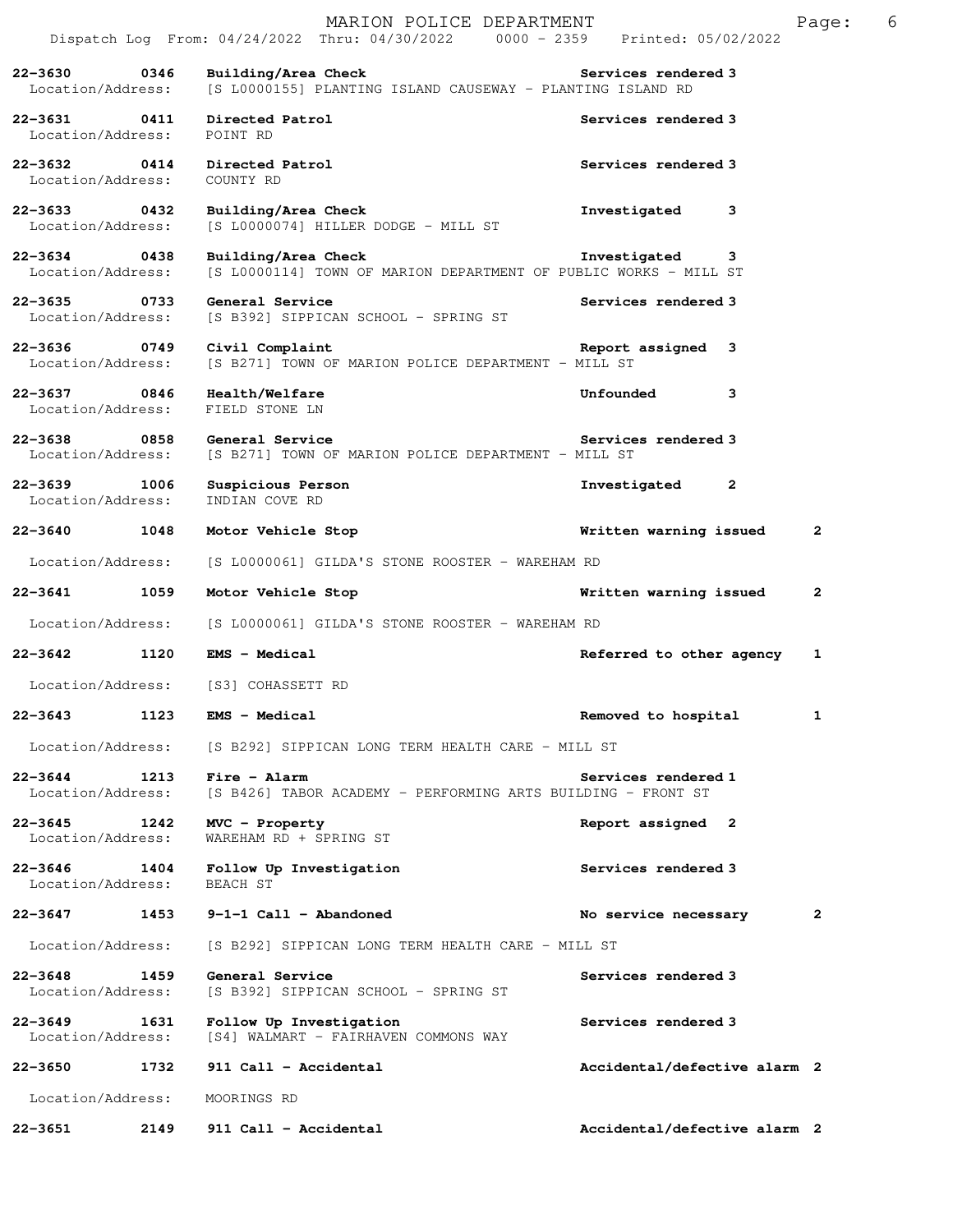Location/Address: HOLMES ST

## **For Date: 04/29/2022 - Friday**

| 22-3652                          | 0021 | $9-1-1$ Call - Abandoned                                                        | Accidental/defective alarm 2  |
|----------------------------------|------|---------------------------------------------------------------------------------|-------------------------------|
| Location/Address:                |      | [S B292] SIPPICAN LONG TERM HEALTH CARE - MILL ST                               |                               |
| $22 - 3653$<br>Location/Address: | 0247 | Building/Area Check<br>[S L0000173] SILVERSHELL BEACH - FRONT ST                | Services rendered 3           |
| $22 - 3654$<br>Location/Address: | 0540 | Building/Area Check<br>[S L0000054] TOWN OF MARION EVERGREEN CEMETERY - MILL ST | Services rendered 3           |
| $22 - 3655$                      | 0716 | EMS - Mutual Aid                                                                | 1<br>No service necessary     |
| Location/Address:                |      | [S3] MAIN ST                                                                    |                               |
| 22-3656                          | 0735 | EMS - Mutual Aid                                                                | 1<br>Removed to hospital      |
| Location/Address:                |      | [S3] WINDSOR DR                                                                 |                               |
| $22 - 3657$<br>Location/Address: | 0805 | ACO - Animal Complaint<br>CREEK RD + WAREHAM RD                                 | Services rendered 3           |
| 22-3658                          | 0817 | <b>EMS - Medical</b>                                                            | 1<br>Removed to hospital      |
| Location/Address:                |      | MAIN ST                                                                         |                               |
| 22-3659                          | 1033 | EMS - Mutual Aid                                                                | No service necessary<br>1     |
| Location/Address:                |      | [S3] 15TH ST                                                                    |                               |
| $22 - 3660$<br>Location/Address: | 1100 | Directed Patrol<br>WAREHAM RD + FRONT ST                                        | Investigated<br>3             |
| 22-3661                          | 1147 | EMS - Mutual Aid                                                                | Removed to hospital<br>1      |
| Location/Address:                |      | [S3] ROSEBROOK WAY                                                              |                               |
| $22 - 3662$<br>Location/Address: | 1423 | MVC - Property<br>ROUTE 195 WEST                                                | Services rendered 2           |
| 22-3663<br>Location/Address:     | 1445 | Building/Area Check<br>[S L0000221] WASHBURN PARK - WASHBURN PARK RD            | Investigated<br>3             |
| $22 - 3664$<br>Location/Address: | 1455 | Directed Patrol<br>FRONT ST + RYDERS LN                                         | Investigated<br>з             |
| Location/Address:                |      | 22-3665 1508 Officer Wanted<br>DELANO RD                                        | Investigated<br>$\mathbf{2}$  |
| 22-3666                          | 1618 | Paper Service                                                                   | No such person can be found 3 |
| Location/Address:                |      | COVE'S END RD                                                                   |                               |
| $22 - 3667$<br>Location/Address: | 1626 | Building/Area Check<br>COTTAGE LN                                               | Services rendered 3           |
| 22-3668<br>Location/Address:     | 1636 | Building/Area Check<br>[S 137] TRI TOWN MOTORS - WAREHAM RD                     | Services rendered 3           |
| $22 - 3669$<br>Location/Address: | 1640 | Building/Area Check<br>WAREHAM RD                                               | Services rendered 3           |
| 22-3670<br>Location/Address:     | 1738 | Building/Area Check<br>[S 213] BOGS - POINT ROAD - NORTH - POINT RD             | Services rendered 3           |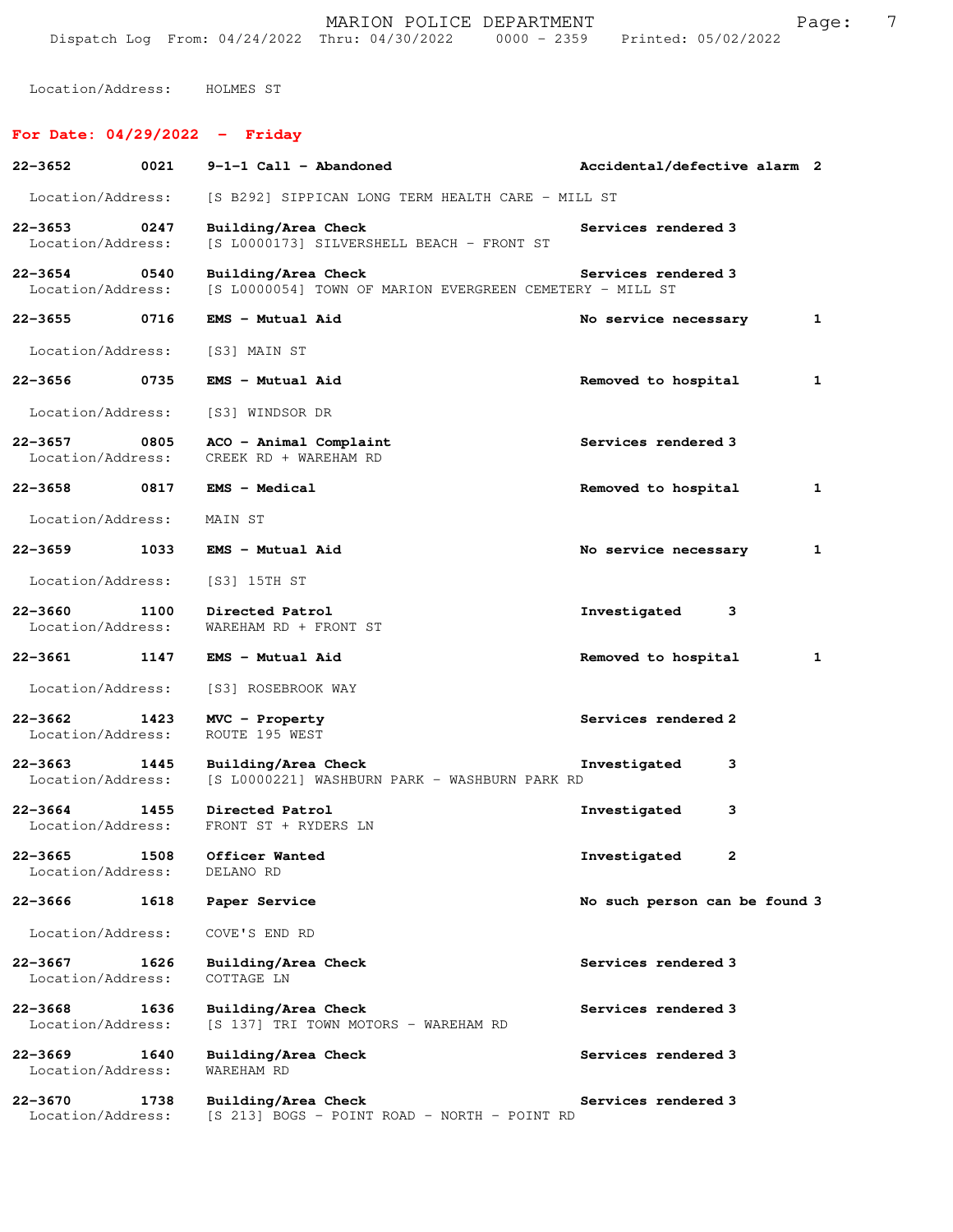|                                      |      |                                        | MARION POLICE DEPARTMENT<br>Dispatch Log From: 04/24/2022 Thru: 04/30/2022 0000 - 2359 Printed: 05/02/2022 |                |                              |              | Pag          |
|--------------------------------------|------|----------------------------------------|------------------------------------------------------------------------------------------------------------|----------------|------------------------------|--------------|--------------|
| 22-3671                              | 1847 | 911 Call - Accidental                  |                                                                                                            |                | Accidental/defective alarm 2 |              |              |
| Location/Address:                    |      |                                        | MILL ST- KOOL KONE - MILL ST                                                                               |                |                              |              |              |
| $22 - 3672$<br>Location/Address:     | 1858 | Motor Vehicle Stop<br>MILL ST          |                                                                                                            | Verbal warning |                              | $\mathbf{2}$ |              |
| $22 - 3673$                          | 1914 | EMS - Medical                          |                                                                                                            |                | Removed to hospital          |              | $\mathbf{1}$ |
| Location/Address:                    |      | OLDE KNOLL RD                          |                                                                                                            |                |                              |              |              |
| $22 - 3674$<br>Location/Address:     | 1945 | Building/Area Check                    | [S L0000128] MARION SOCIAL CLUB - PUMPING STATION RD                                                       |                | Services rendered 3          |              |              |
| 22–3675 2037<br>Location/Address:    |      | Building/Area Check                    | [S L0000121] MARION GOLF CLUB - SOUTH DR                                                                   |                | Services rendered 3          |              |              |
| 22-3676                              | 2052 | <b>EMS - Medical</b>                   |                                                                                                            |                | Removed to hospital          |              | $\mathbf{1}$ |
| Location/Address:                    |      |                                        | [S B292] SIPPICAN LONG TERM HEALTH CARE-MAYFAIR ELEVAT - MILL ST                                           |                |                              |              |              |
| $22 - 3677$                          | 2134 | EMS - Medical                          |                                                                                                            |                | Removed to hospital          |              | $\mathbf{1}$ |
| Location/Address:                    |      |                                        | [S B292] SIPPICAN LONG TERM HEALTH CARE-MAYFAIR - MILL ST                                                  |                |                              |              |              |
| 22-3678<br>Location/Address:         | 2142 | Building/Area Check                    | [S L0000003] ADVENT CHRISTIAN CAMPGROUNDS-MESS HALL - OAKDALE AVE                                          |                | Secured building 3           |              |              |
| 22-3679<br>Location/Address:         | 2156 | Building/Area Check                    | [S L0000221] WASHBURN PARK - WASHBURN PARK RD                                                              |                | Services rendered 3          |              |              |
| 22-3680<br>2233<br>Location/Address: |      | Building/Area Check                    | [S 118] MARION VILLAGE ESTATES - VILLAGE DR                                                                |                | Services rendered 3          |              |              |
| $22 - 3681$<br>Location/Address:     | 2242 | Suspicious Activity                    | [S L0000203] TABOR ACADEMY - KITCHEN - FRONT ST                                                            |                | Services rendered 2          |              |              |
| For Date: $04/30/2022 - Saturday$    |      |                                        |                                                                                                            |                |                              |              |              |
| $22 - 3682$<br>Location/Address:     | 0020 | Building/Area Check                    | [S L0000040] CUMBERLAND FARMS (SOUTH) - WAREHAM RD                                                         |                | Services rendered 3          |              |              |
| 22-3683<br>Location/Address:         | 0043 | Directed Patrol                        | [S L0000151] OLD LANDING WHARF - FRONT ST                                                                  | Investigated   |                              | 3            |              |
| $22 - 3684$<br>Location/Address:     | 0116 | Directed Patrol                        | [S L0000173] SILVERSHELL BEACH - FRONT ST                                                                  | Investigated   |                              | 3            |              |
| $22 - 3685$<br>Location/Address:     | 0129 | Building/Area Check                    | [S 82] MARION COMPUTER STORE - WAREHAM RD                                                                  | Investigated   |                              | 3            |              |
| 22-3686<br>Location/Address:         | 0207 | Building/Area Check                    | [S L0000157] POINT ROAD PLAYGROUND - POINT RD                                                              | Investigated   |                              | 3            |              |
| $22 - 3687$<br>Location/Address:     | 0222 | Building/Area Check<br>VILLAGE DR      |                                                                                                            | Investigated   |                              | 3            |              |
| 22-3688<br>Location/Address:         | 0245 | Building/Area Check                    | [S L0000114] TOWN OF MARION DEPARTMENT OF PUBLIC WORKS - MILL ST                                           | Investigated   |                              | 3            |              |
| $22 - 3689$<br>Location/Address:     | 0355 | Building/Area Check<br>BENSON BROOK RD |                                                                                                            |                | Services rendered 3          |              |              |
| 22-3690<br>Location/Address:         | 0455 | Building/Area Check<br>ROUTE 195 EAST  |                                                                                                            |                | Services rendered 3          |              |              |
| 22-3691                              | 0652 | Suspicious Activity                    |                                                                                                            | Investigated   |                              | 2            |              |

Location/Address: [S L0000023] BURR BROTHERS BOAT YARD - FRONT ST

ge: 8